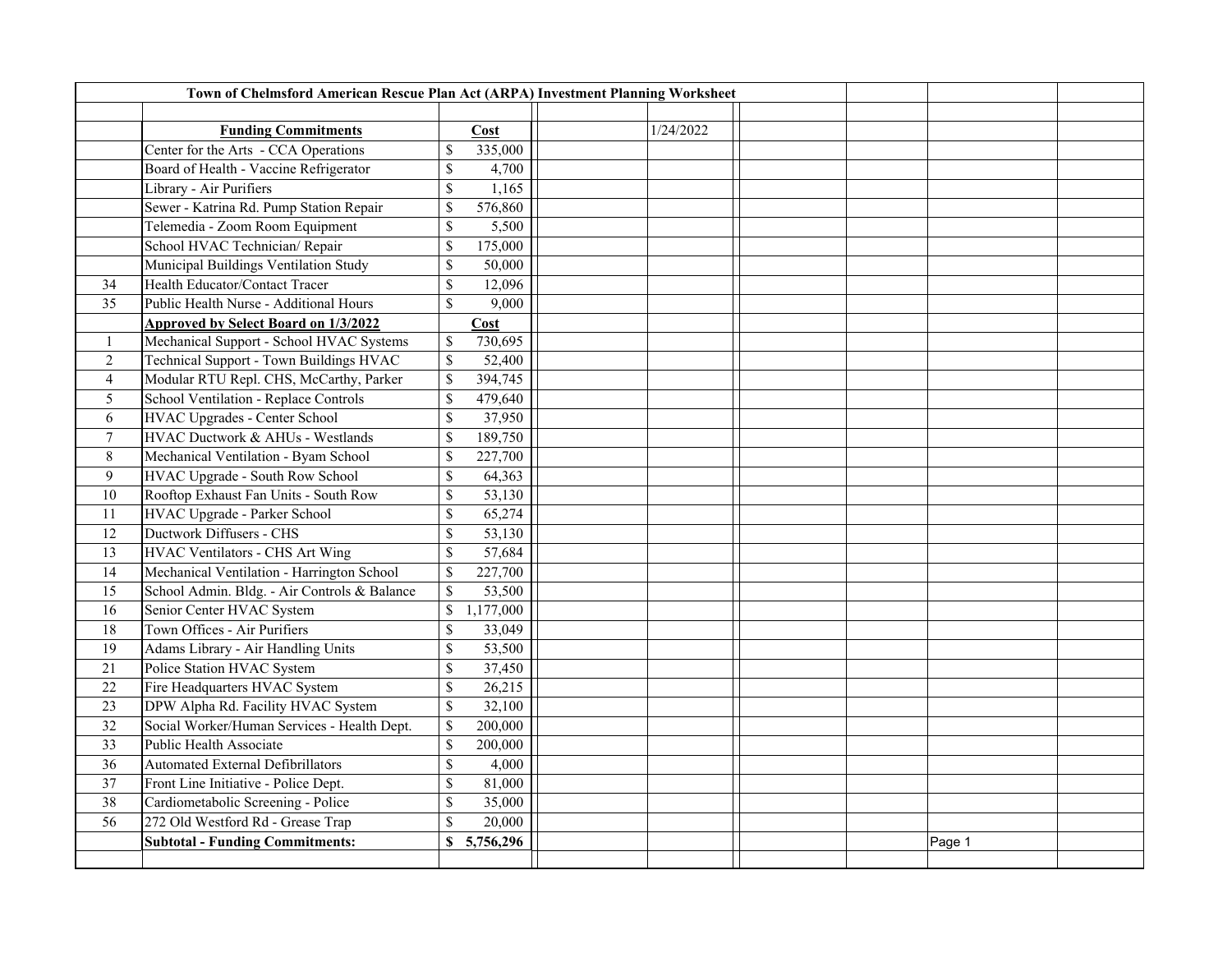|                | Town of Chelmsford American Rescue Plan Act (ARPA) Investment Planning Worksheet |                                                        |           |              |             |                           |                 |               |             |             |                                |                                       |
|----------------|----------------------------------------------------------------------------------|--------------------------------------------------------|-----------|--------------|-------------|---------------------------|-----------------|---------------|-------------|-------------|--------------------------------|---------------------------------------|
|                |                                                                                  |                                                        |           |              |             |                           |                 |               |             |             |                                |                                       |
| Project        |                                                                                  |                                                        |           |              |             |                           |                 |               | <b>Not</b>  | One-Time/   | <b>Annual</b>                  |                                       |
| <b>Number</b>  | <b>Project Description</b>                                                       |                                                        | Cost      |              | Recommended |                           | <b>Deferred</b> |               | Recommended | Recurring   | Cost                           |                                       |
| $\mathfrak{Z}$ | HVAC Ductwork, Water Convectors- School                                          | $\$$                                                   | 156,354   |              |             |                           |                 | \$            | 156,354     |             | Funded in FY23 CIP             |                                       |
| 17             | Town Offices Ventilation System                                                  | $\mathbb{S}$                                           | 1,839,268 |              |             |                           |                 | \$            | 1,839,268   | $\circ$     |                                |                                       |
| 20             | MacKay Library HVAC System                                                       | \$                                                     | 150,000   |              |             |                           |                 | $\mathcal{S}$ | 150,000     | $\circ$     | Approved by CPC on 1/19/22     |                                       |
| 24             | Old Center Town Hall Ventilation System                                          | \$                                                     | 144,450   |              |             |                           |                 | \$            | 144,450     | O           | Approved by CPC on 1/19/22     |                                       |
| 25             | North Town Hall Ventilation System                                               | \$                                                     | 74,900    |              |             |                           |                 | $\mathbb{S}$  | 74,900      | $\circ$     | Approved by CPC on 1/19/22     |                                       |
| 40             | Varney Playground                                                                | \$                                                     | 200,000   |              |             |                           |                 | \$            | 200,000     |             | Approved by CPC on 1/19/22     |                                       |
| 57             | 272 Old Westford Rd - Construction                                               | \$                                                     | 11,200    |              |             |                           |                 | \$            | 11,200      |             |                                |                                       |
|                | HVAC/Facilities: \$2,419,818                                                     |                                                        |           |              |             |                           |                 |               |             |             |                                |                                       |
|                |                                                                                  |                                                        |           |              |             |                           |                 |               |             |             |                                |                                       |
| 26             | Senior Center Respite Care Companions                                            | \$                                                     | 20,000    |              |             | $\boldsymbol{\mathsf{S}}$ | 20,000          |               |             | $\circ$     |                                |                                       |
| 27             | Senior Center Social Day Program                                                 | \$                                                     | 20,000    |              |             | $\mathcal{S}$             | 20,000          |               |             | $\circ$     |                                |                                       |
| 28             | Senior Center Nutrition Program                                                  | \$                                                     | 30,000    |              |             | $\mathcal{S}$             | 30,000          |               |             | $\circ$     |                                |                                       |
| 29             | Suppl. Transportation Service - Age Friendly                                     | \$                                                     | 100,000   |              |             |                           |                 |               |             | R           |                                | Revised 1/19/22 from \$450K to \$100  |
| 30             | Community Exchange (Food Pantry)                                                 | \$                                                     | 60,000    | $\$$         | 60,000      |                           |                 |               |             | R           | \$                             | 12,000 (5 Years)                      |
| 31             | Table of Plenty                                                                  | \$                                                     | 60,000    | $\mathbb{S}$ | 60,000      |                           |                 |               |             | R           | $\mathcal{S}$                  | 12,000 (5 Years)                      |
| 39             | Building Code Inspector - Residential                                            | $\mathbb{S}$                                           | 150,000   |              |             |                           |                 | \$            | 150,000     | R           | Withdrawn by J. Negron         |                                       |
|                | Human Services: \$640,000                                                        |                                                        |           |              |             |                           |                 |               |             |             |                                |                                       |
|                |                                                                                  |                                                        |           |              |             |                           |                 |               |             |             |                                |                                       |
| 41A            | Premium Pay - Firefighters (56) @ \$6,150                                        | $\mathcal{S}$                                          | 344,400   |              |             | $\mathbb{S}$              | 344,400         |               |             | O           |                                |                                       |
|                | Premium Pay - Fire Mechanic, Clerical, Leadership (5)                            |                                                        |           |              |             |                           |                 |               |             | O           |                                |                                       |
|                | Premium Pay - Police Sergeants (8) @ \$5,000                                     |                                                        | 40,000    |              |             | $\mathbb{S}$              | 40,000          |               |             | O           |                                |                                       |
|                | Premium Pay - Patrol Officers (40) @ \$ Unspecified                              |                                                        |           |              |             |                           |                 |               |             | O           |                                |                                       |
|                | Premium Pay - Dispatchers (9) @ \$5,000                                          | $\mathbf S$                                            | 45,000    |              |             | $\mathbb{S}$              | 45,000          |               |             | $\circ$     |                                |                                       |
|                |                                                                                  | Premium Pay - Pol. Mechanic, Clerical, Leadership (15) |           |              |             |                           |                 |               |             | O           |                                |                                       |
|                | Premium Pay - Health Dept. (5) $(a)$ \$ Unspecified                              |                                                        |           |              |             |                           |                 |               |             | $\circ$     |                                |                                       |
|                | Premium Pay - School Dept. (871) @ \$ Unspecified                                |                                                        |           |              |             |                           |                 |               |             | $\mathsf O$ |                                |                                       |
|                | Premium Pay - Library, Sr. Ctr., Facilities, DPW, (140)                          |                                                        |           |              |             |                           |                 |               |             | O           |                                |                                       |
|                |                                                                                  |                                                        |           |              |             |                           |                 |               |             |             |                                |                                       |
| 42             | CWD: PFAS/Crooked Springs Treatment Plant                                        | $\mathbb{S}$                                           | 700,000   |              |             |                           |                 | \$            | 700,000     | $\circ$     |                                | Rev. 1/12/22 from \$5.5M to \$700K by |
| 43             | Water Main Replacement                                                           | $\mathbb{S}$                                           | 1,500,000 |              |             |                           |                 | $\mathbb{S}$  | 1,500,000   | O           | Withdrawn 1/12/2022 by A. Reid |                                       |
| 58             | North Chelmsford Water District                                                  | $\mathbb{S}$                                           | 5,500,000 |              |             |                           |                 | <sup>\$</sup> | 5,500,000   |             |                                |                                       |
| 60             | PFAS Remediation - 54 Richardson Rd.                                             | \$                                                     | 150,000   | $\mathbb{S}$ | 150,000     |                           |                 |               |             | R           |                                |                                       |
|                | Water Infrastructure: \$7,850,000                                                |                                                        |           |              |             |                           |                 |               |             |             | Page 2                         |                                       |